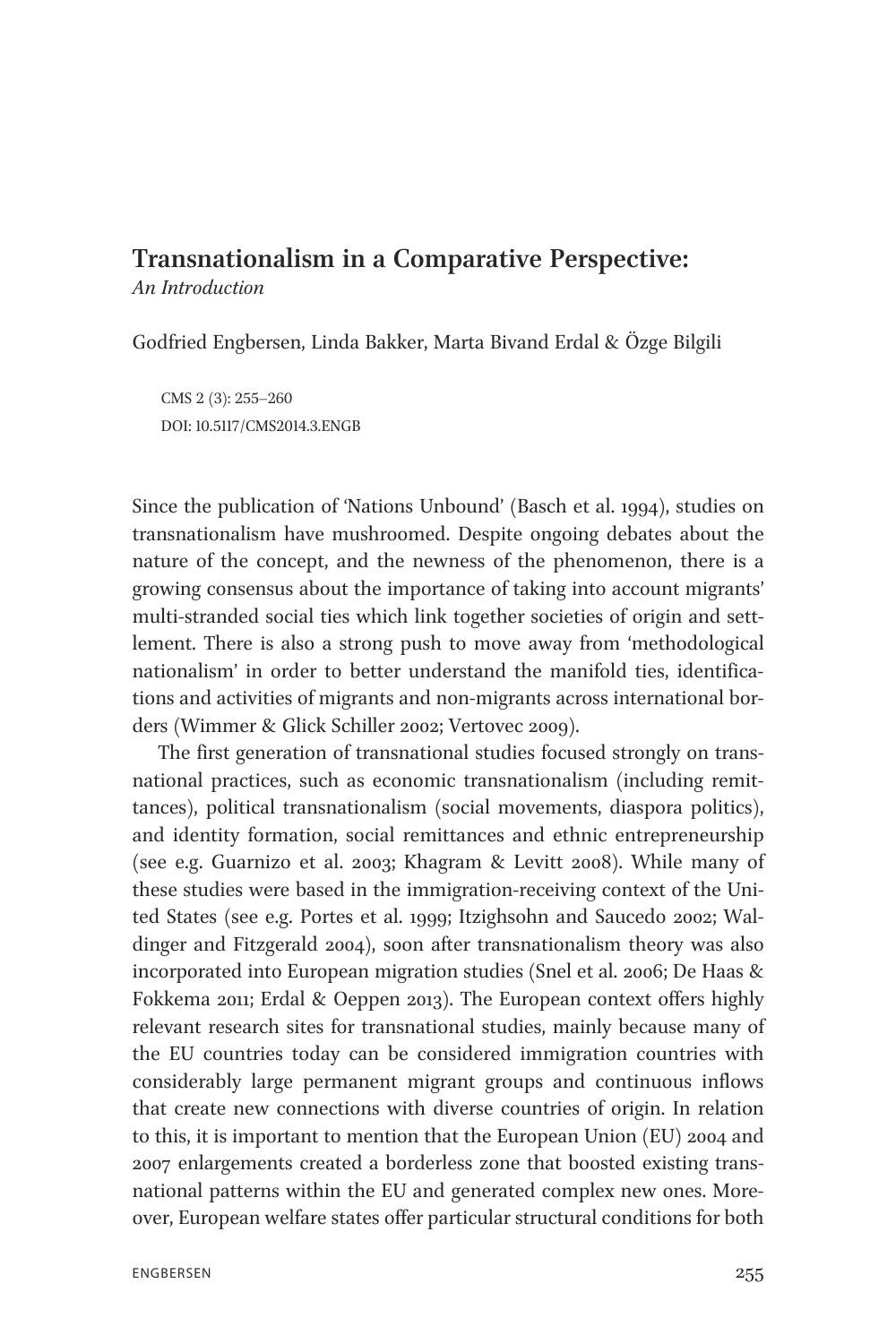societal integration and for transnational engagements. For example, while, marginal social security and social assistance schemes in the United States may make it more difficult for migrants who have a weak attachment to the labour market to engage in transnational activities, this is less likely to be the case in Europe. In European countries, like the Netherlands or Norway, where the welfare state arrangements are more robust, migrants may be less dependent on the labour market for their income and social position. The resources they receive from the state and the rights they have to social security, housing, education and health care can then be used both for societal integration and transnational activities.

In the last decade, the idea of transnationalism has been connected to further issues such as citizenship, integration and return migration. At the same time, the first generation of qualitative and quantitative studies have been complemented by comparative studies, between groups and continents, and studies focusing more on the country of origin. Increasingly studies of migrant transnationalism also cover other categories of migrants, such as refugees, second generation migrants, return migrants and intra-EU labour migrants (Al-Ali et al. 2001; Horst 2006; Favell 2008; Engbersen et al. 2013; White 2013; King and Christou 2014).

Moreover, while in the first generation of transnational studies theory formation – including the introduction of sensitizing concepts and ideal types - was central, we now witness a stronger emphasis on testing some of the new theoretical perspectives, and on refining theoretical concepts, typologies and social mechanisms that explain the complex interactions between transnationalism, integration and return (Erdal & Oeppen 2013; Carling & Pettersen 2014). As a consequence, general theories are being specified resulting in more precise typologies and more focused agendas for future research. The geographical contexts and dynamics of specific migration corridors between sending and destination countries and regions, including different migrant categories, are increasingly being taken into account. Furthermore, the refinement of theories also contributes to sensitivity toward the nature of categories in migration studies. Including central categories relating to the mobility of people, where it is increasingly becoming clear that it is, for instance, not always straightforward to define who is or is not a return migrant in the context of sustained transnationalism.

This special issue analyses interrelated processes of immigrant integration, transnational practises and return migration intentions and experiences through a comparative transnational lens. The aim is to unravel how processes related to integration, transnationalism, and return interact and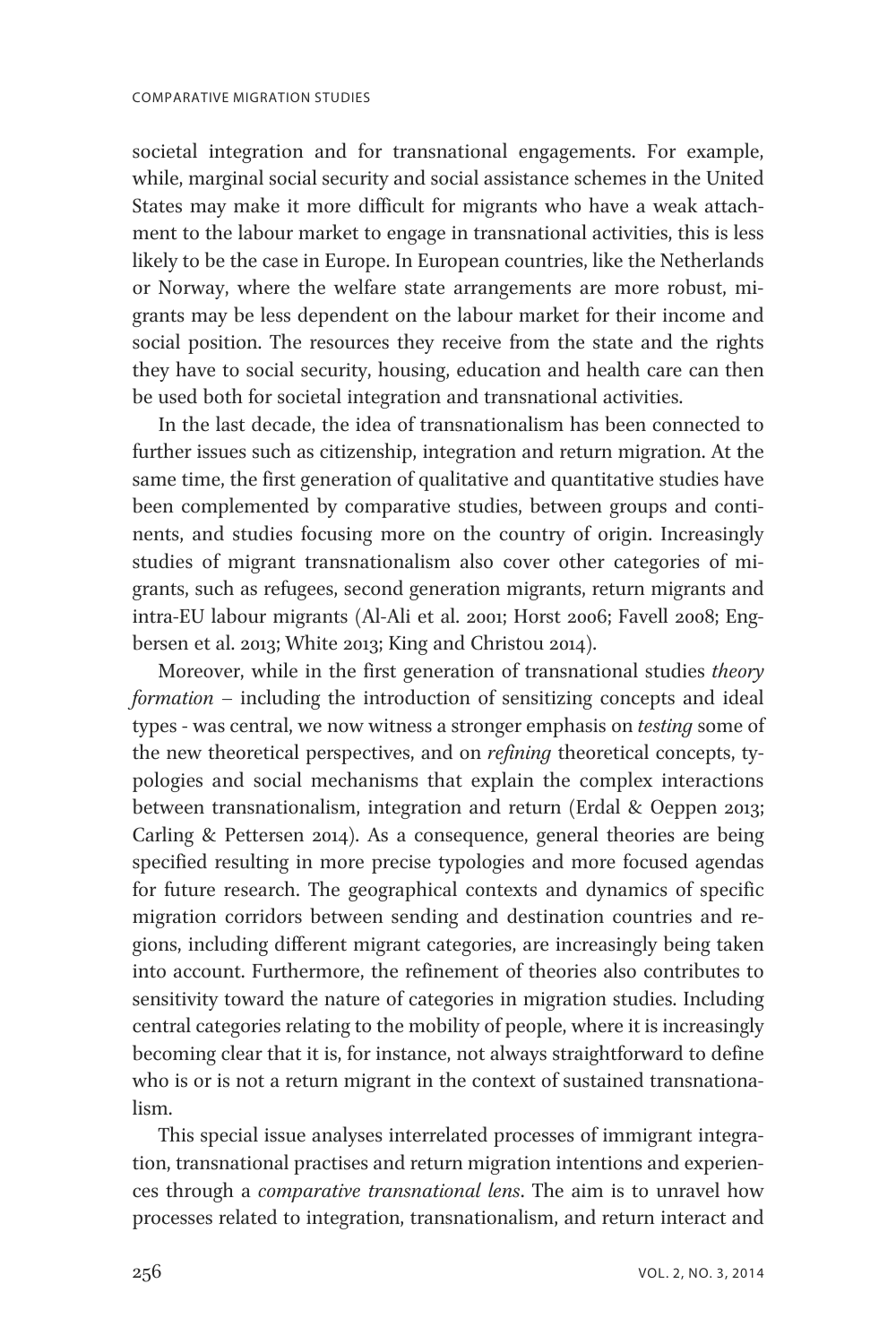to specify the conditions under which these processes may affect each other. One example is the strong remittance pattern among unemployed Somali refugees in the Netherlands and Norway in comparison with refugees that have a stronger labour market position. This pattern can be explained by taking into account the specific combination of resources available to refugees in these welfare states as well as the extensive needs of family members in Somalia. In other words: insights into host and home countries characteristics, as well as into the transnational ties of refugees, are crucial for understanding the nature and extent of transnational activities (see contribution Bakker et al. in this issue and Carling et al. 2012).

Another example is the act of obtaining the nationality of the destination country. On the one hand this is considered an important indicator of integration, whereas on the other hand this makes it much more likely for refugees to visit their country of origin (which is an indicator of sociocultural transnationalism). While at first glance this may seem counterintuitive, acknowledging the lived-realities of refugees in European contexts, it becomes clear that visits to the country of origin may only be feasible after citizenship in the country of residence has been obtained, either for security or mobility related reasons; hence, processes of integration and transnationalism run parallel to one another (see contribution Bilgili in this issue).

Furthermore, this special issue highlights that the interactions and linkages between integration, transnational practices and return differ between migrant groups, as well as according to the situation in sending and destination countries. This strengthens the argument that more systematic comparative work across differing categories of migrants and across geographic contexts is needed. While significant differences, which need to be mapped, exist we also observe surprising similarities, which can help address the inherent challenges of preconceived common knowledge in the highly politicized and mediatized field of migration studies. Last, by focusing on diverse migrant groups and paying attention to the diversity within these groups, this special issue presents a broad view on transnationalism, that acknowledges variation in the degree of transnational linkages across cases. This way we contribute to addressing one of the main criticisms of the first generation studies of transnationalism, which often focused only on those migrants that are transnationally active, running the risk of overstating transnational involvement.

The first three articles - mainly based on (ethno-) survey data - have a distinctive comparative focus and explain how the socio-economic and/or social cultural integration of different migrant groups (refugees, labour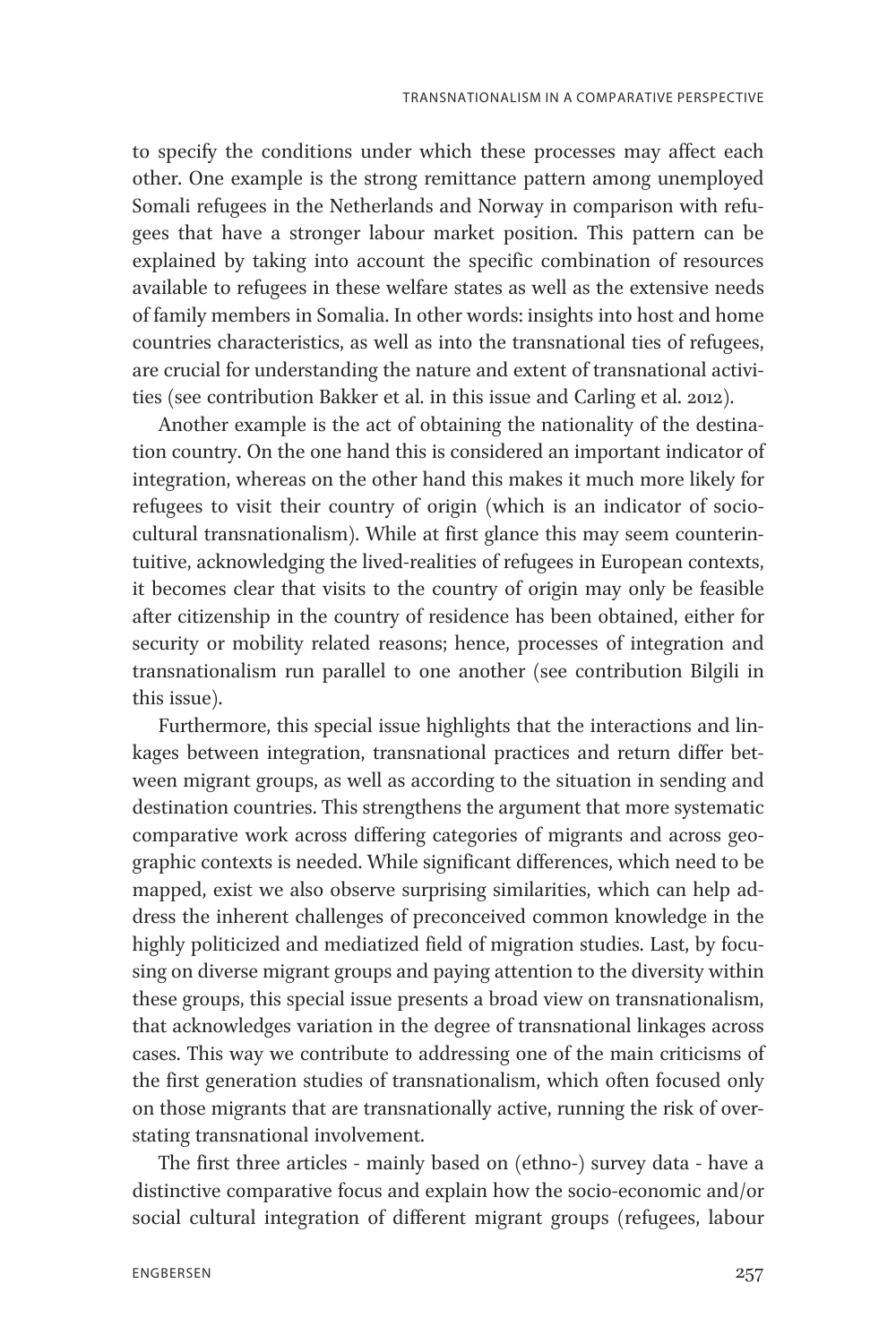migrants and family migrants) produce specific patterns of transnational homeland engagement. They also take into account the situation in the origin country and the spatial and cultural distance between origin and destination countries. Bakker et al. explain different patterns of transnational activities of Somali, Iranian, Iraqi and Afghan refugees in the Netherlands in relation to their integration process (citizenship status, employment), and in relation to the economic and social situation in the origin countries. Bilgili shows that the socio-cultural integration of Afghan, Burundian, Ethiopian and Moroccan migrants in the Netherlands and their socio-cultural homeland engagement are positively correlated. She also shows that specific group differences can be explained by taking into account the political and economic situation in the origin countries. Castañeda et al. examines transnationalism across migrant generational statuses in three urban centres: New York City, El Paso and Paris. In Paris he finds evidence of 'reactive transnationalism', in New York for 'resourcebased transnationalism', and in El Paso for 'border transnationalism' shaped by proximity to the home country.

The other two articles deal with subjective post-return experiences and return considerations of different migrant groups. These two papers, mainly based on in-depth interviews, show migrants' agency in organising return or in managing ambivalence with regard to home, identity and belonging. Both papers emphasize, next to differences, the similarities in post-return experiences and in return considerations of migrants who have a different ethnic or national origin and who have resided in different European countries. Van Meeteren et al. explore positive, negative and mixed postreturn experiences of Moroccan returnees who have lived in Norway, the Netherlands, Portugal and the UK. Drawing on qualitative interviews with return migrants in Morocco, they refine and contextualize the theory of 'returnee's preparedness' (Cassarino 2004). They also show that the ability to maintain transnational contacts with the destination country after return adds to positive post-return experiences, but only for migrants with specific return motives. Erdal explores return considerations of migrants with a Pakistani and Polish background in Norway. She analyses the ambivalence of migrants' return considerations, how they change over time, and how they often have little to do with actual return plans. She also explores how notions of 'home' are related to processes of transnational involvement and integration. Despite the contrast in geographic distance to the country of origin from Norway, and the differing lengths of stay between the two groups, predominantly from the 1970s onward in the case of Pakistani migrants, and predominantly since the 2004 EU-enlargement in that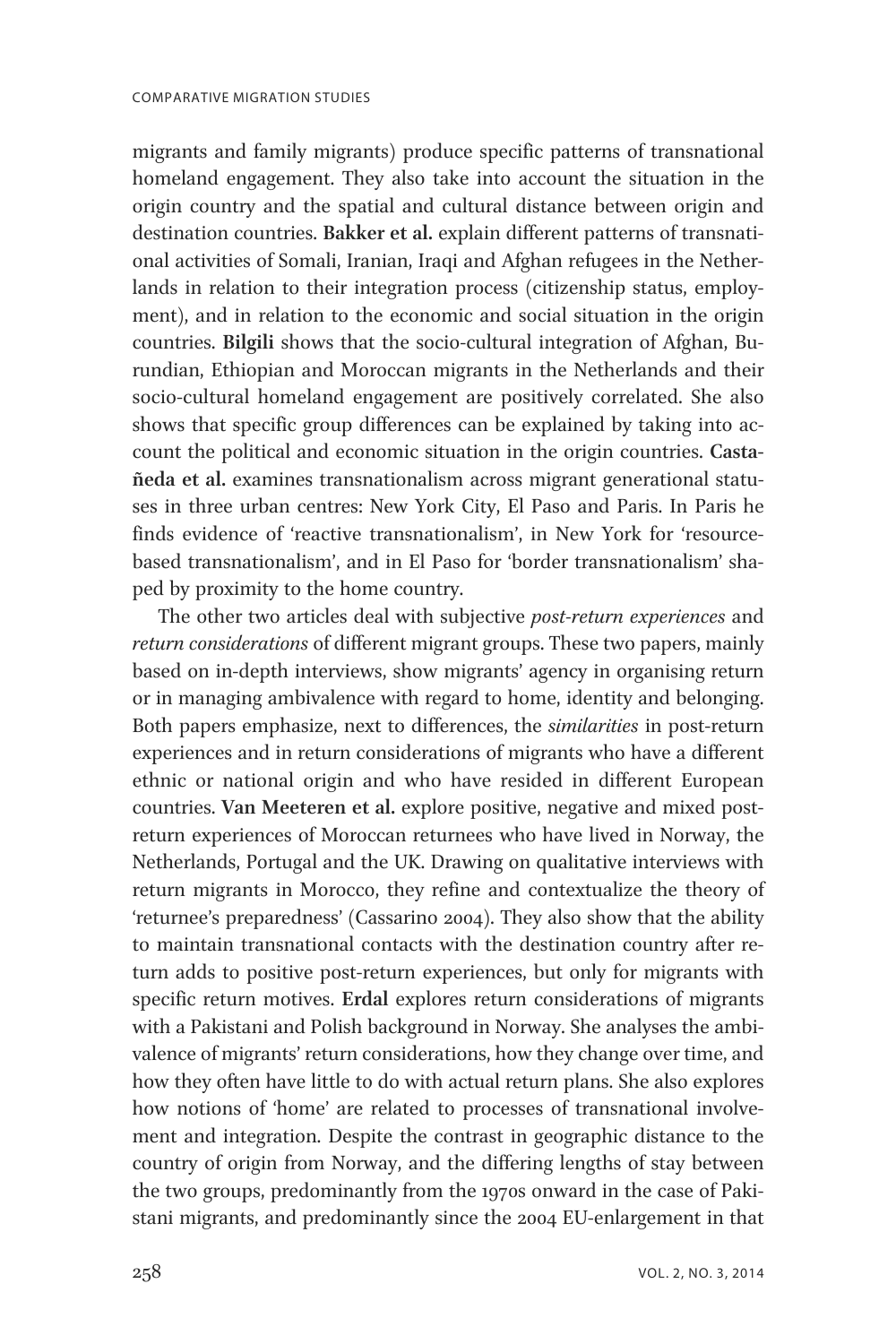of Polish, she finds striking similarities in migrants' considerations about the possibility of return migration.

Overall, this special issue shows that a transnational comparative lens sharpens our understanding of patterns of integration and return. Comparative analyses encourage us to explain group differences by taking into account migrants' particular social position and feelings related to integration and return, but also by bringing in institutional characteristics of host and home countries. It also forces us to go beyond national and ethnic categorizations when discussing the shared experiences and similar patterns of integration, return and transnationalism among different groups of migrants.

## Acknowledgements

This special issue was inspired by two workshops organised by the IMIS-COE Standing Committee on 'Interactions between Transnationalism, Integration & Return' (IMITE). The first workshop on 'Migrant Transnationalism, Integration & Return' was held at the Erasmus University Rotterdam (25-26 October 2012). The second workshop on 'Migrant Integration and Transnationalism in Contemporary Europe' was organized in cooperation with Peace Research Institute Oslo and held in Oslo (24-25 October 2013). We thank IMISCOE for the financial support of those workshops, all the presenters at those workshops for stimulating us to develop this special issue, and we thank the CMS editorial team for their comments on earlier drafts.

## References

- Al-Ali, N., Black, R., and Koser, K. (2001) The limits to 'transnationalism': Bosnian and Eritrean refugees in Europe as emerging transnational communities. *Ethnic and Racial Studies*  $24$  (4): 575-600.
- Basch, L., Glick Schiller, N. and Szanton Blanc, C. (Eds.) (1994) Nations Unbound: Transnational projects, postcolonial predicaments and deterritorialized nation-states. Amsterdam: Gordon Breach.
- Carling, J. and Pettersen, S.V. (2014) Return migration intentions in the integration transnationalism matrix. International Migration. DOI: 10.1111/imig.12161
- Carling, J., Erdal, M.B. and Horst, C. (2012) How does Conflict in Migrants' Country of Origin Affect Remittance-Sending? Financial Priorities and Transnational Obligations Among Somalis and Pakistanis in Norway. International Migration Review 46 (2): 283-309.